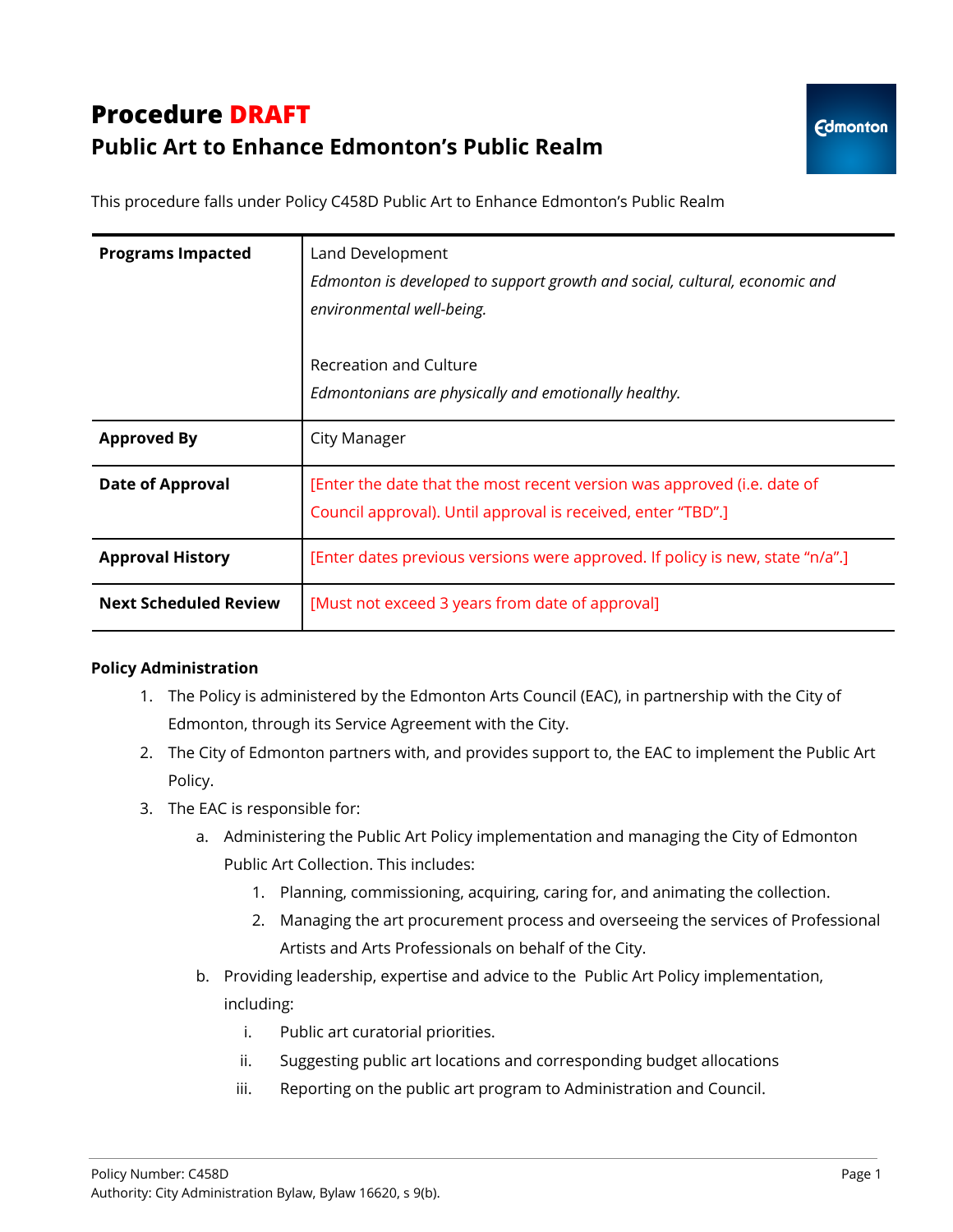- c. Joint leadership of the Public Art Advisory Group (PAAG) with the City of Edmonton
- 4. City of Edmonton Administration is responsible for:
	- a. Providing program management of the Public Art program within the City
	- b. Managing the Public Art Reserve and appropriate use of funds
	- c. Procuring art for the Public Art Collection, with the assistance of EAC
	- d. Maintaining a Public Art Coordinator position to:
		- i. Support Administration and EAC in the implementation of the policy.
		- ii. Administer PAAG meetings.
		- iii. Be the point of contact for public art-related matters to City Administration, Council, and stakeholders.

### **Public Art Advisory Group (PAAG)**

- 5. A Public Art Advisory Group comprised of departmental leadership in the City of Edmonton and Edmonton Arts Council maximizes the city wide impact of public art within the City of Edmonton by aligning operational activities with City of Edmonton and EAC strategic goals. This includes:
	- a. Developing and applying criteria for what civic projects are suitable for public art.
	- b. Providing a forum to discuss opportunities for public art in relation to other City initiatives.
	- c. Providing capital project updates for the purpose of public art planning.
	- d. Providing advice and leadership on public art that has city-wide implications.
	- e. Advocating for and advancing public art within City Administration.
	- f. Providing strategic advice on the public art policy implementation, including developing and maintaining a program manual and a periodic review of the policy.
	- g. Operating under a Terms of Reference as developed by City Administration

#### **Capital Project Governance Alignment**

- 6. Public art will be considered for Municipal Capital Projects.
	- a. Capital projects that are assessed to be suitable for Public Art will consider and integrate public art within the overall Project Development and Delivery Model (PDDM)
	- b. City Administration will work with the Edmonton Arts Council to explore and identify public art opportunities within the capital project and will support the overall delivery of Public Art.
	- c. The Branch Manager of Infrastructure Planning and Design will approve proposed art projects and use of funds from the reserve.
	- d. Reporting will be provided to City Council at a minimum annually on public art funded from the Public Art Reserve.

# **Lifecycle Management**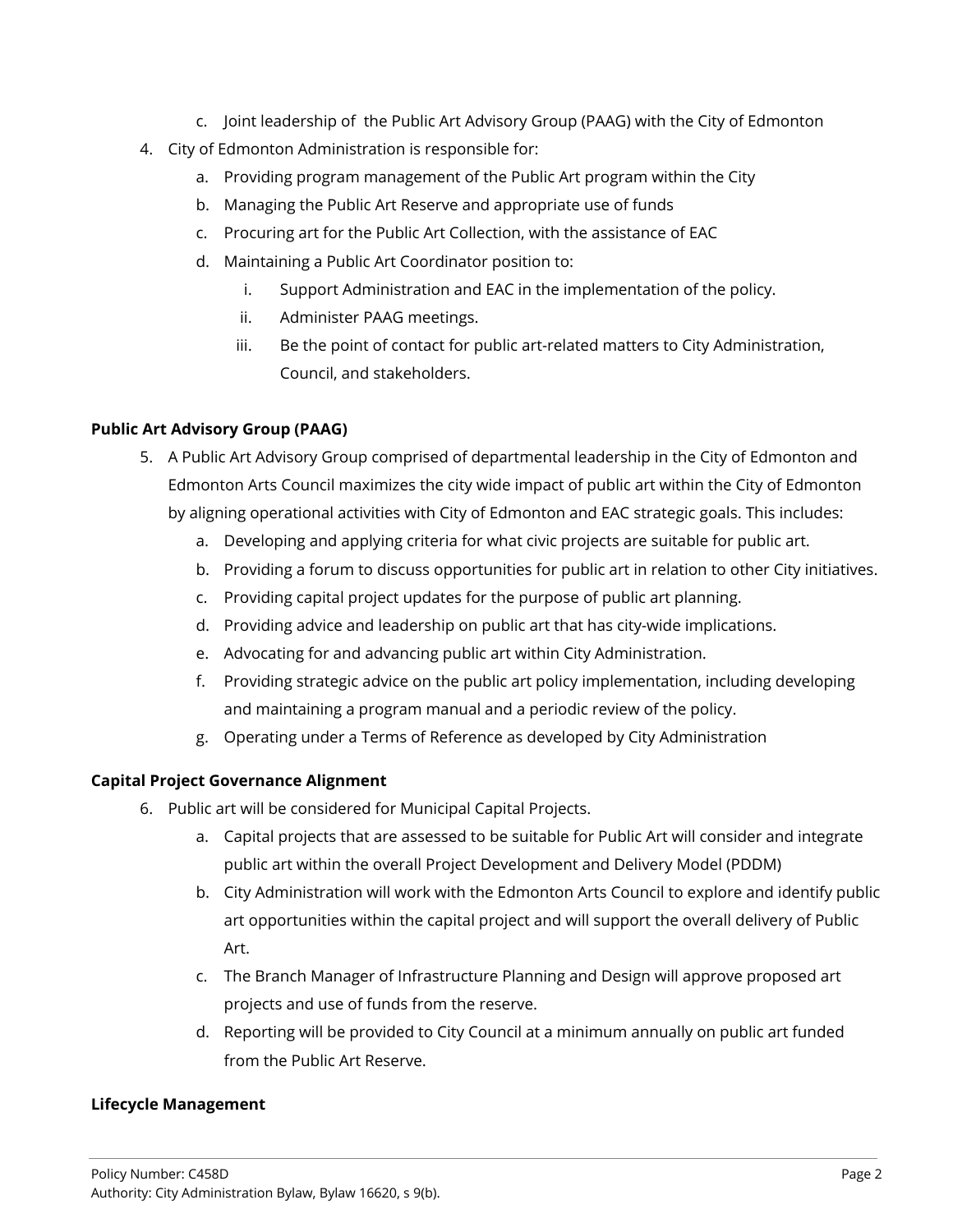- 7. The City of Edmonton owns the Public Art Collection and has a shared responsibility with the Edmonton Arts Council for lifecycle management of the Public Art Collection.
- 8. The City of Edmonton is responsible for the ongoing routine maintenance of artworks in the Public Art Collection, following EAC's recommendations.
- 9. The Edmonton Arts Council is responsible for overseeing the specialized care and conservation of artworks in the Public Art Collection and for advising City Administration on artworks' specific maintenance requirements, as necessary.

### **Public Art Reserve**

- 10. The Public Art Reserve will operate under the following requirements:
	- a. The City of Edmonton Public Art Reserve will hold funds for the sustainable comprehensive administration and management of the Public Art Collection, including planning, accession, acquisition, installation, maintenance and conservation, deaccession and re-site, information management, communication and outreach of Public Art in Edmonton.
	- b. The Public Art Reserve is not permitted to fall into a deficit position. No expenditures are to be funded from the reserve which would result in the reserve falling into a deficit position.
	- c. In accordance with the City of Edmonton Reserve and Equity Accounts Policy C217D, the Public Art Reserve will not accrue interest as its primary purpose is not to maintain future capital purchasing power and because there are no external requirements based on legislation or agreements requiring a reserve of this nature.
	- d. The Reserve account balance will be reviewed at a minimum every three years as a part of the City of Edmonton's reserve review process as required through the City's Reserve and Equity Accounts Policy C217D, with recommendations made to City Council, if necessary.
	- e. Transfers to and from the Public Art Reserve will be reported and approved by City Council as a part of the budget approval process.
	- f. In compliance with this Policy, Reserve and Equity Accounts Policy C217D, and the Municipal Government Act, the establishment of the Public Art Reserve and the transfers to and from the reserve require City Council approval through the budget.
	- g. Transfers to and from the Public Art Reserve will be reported to City Council as part of the regular performance reporting process and/or specific annual reporting related to public art funded from the reserve .

# 11. Funding the Reserve

a. The Public Art Reserve will be funded annually on a Pay-As-You-Go basis as approved by City Council through the operating budget. Funding levels are established in accordance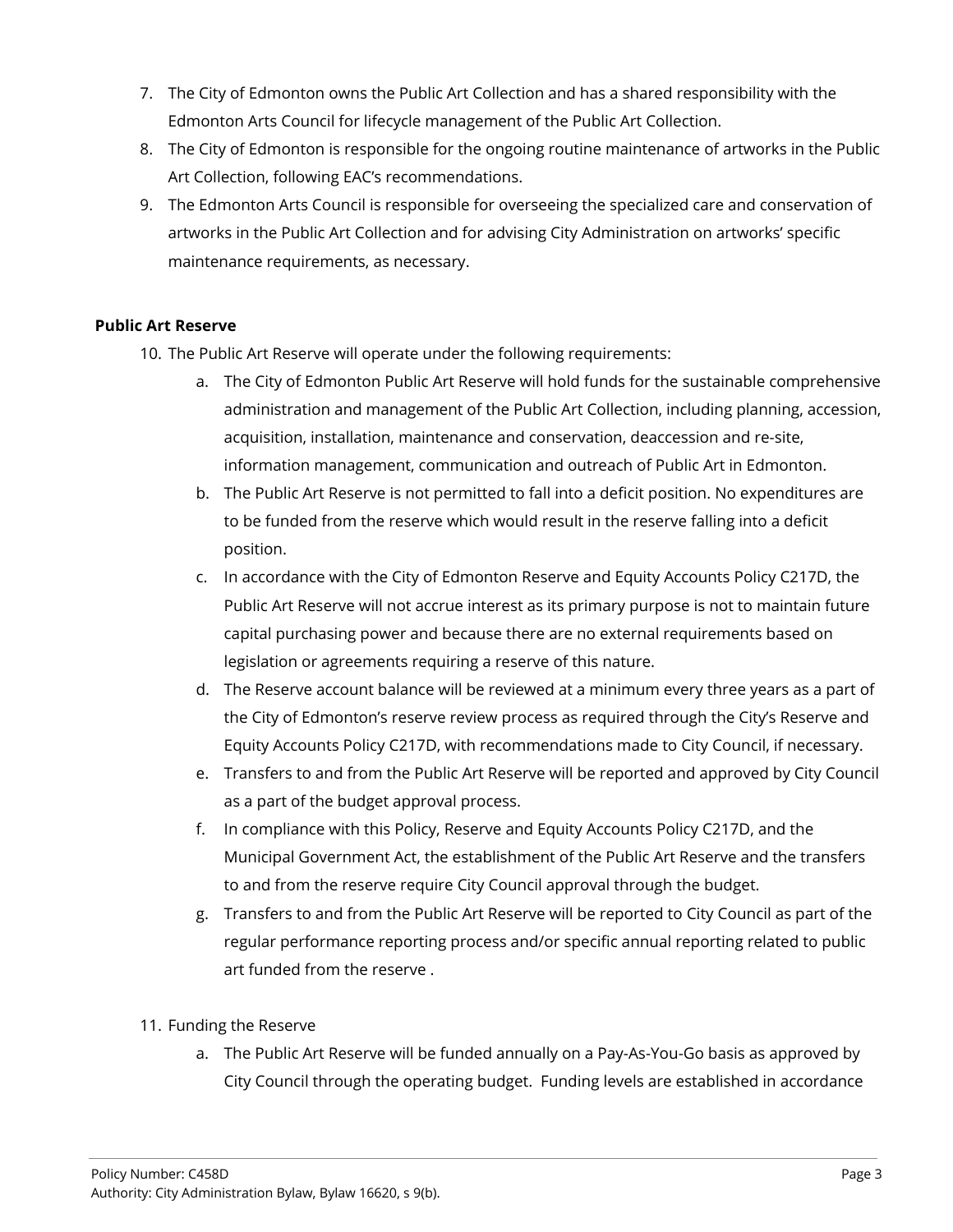with historical public art investment, public art maintenance requirements, and approved capital plans.

- b. The Public Art Reserve annual Pay-As-You-Go funding will be included in the Infrastructure Planning and Design operating budget as a transfer to reserve.
- c. The Public Art Reserve will fund a portion of the administrative costs associated with the Public Art Policy implementation in addition to the EAC's Service Agreement funding.
- 12. Expenditures Funded From the Reserve
	- a. Eligible expenditures to be funded from the reserve need to be annually approved by City Council either through the operating budget or supplemental budget adjustment reports..
	- b. Eligible expenditures to be funded from the reserve for approved projects include:
		- i. acquisition, accession, installation of art, re-site, conservation, de-accession, maintenance, including damages and losses to the Public Art Collection,
		- ii. Administration, information management, and communication and outreach, related to Public Art Policy implementation and Public Art Collection management.
		- iii. temporary public art initiatives (including commissions, borrowing and lending).
	- c. Reimbursement (expense) to the Edmonton Arts Council for eligible expenditures will be included within the Infrastructure Planning and Design Branch operating budget, with an offsetting transfer from the Reserve (revenue) to fund the expenditures.
	- d. Excess funds will remain within the Reserve at year-end and are not to be used for any other corporate purposes.

# **Definitions**

**Art Accession** A public artwork acquired through the Public Art Policy to become part of the City of Edmonton Public Art Collection;

**Art Acquisition** The method of attaining Public Artwork for the Public Art Collection through purchase, commission or donation.

**Artist** A person who has specialized training in their artistic field, and is recognized as such by their peers.

**Collection Management** The development and preservation of the City of Edmonton Public Art Collection. The goal of collection management is to ensure the Public Art Collection is grown and cared for in a responsible and sustainable way. This includes planning, art acquisition and accession, maintenance and conservation, re-siting, deaccession, administration, and information management.

**Conservation** The preservation and protection from deterioration of artworks.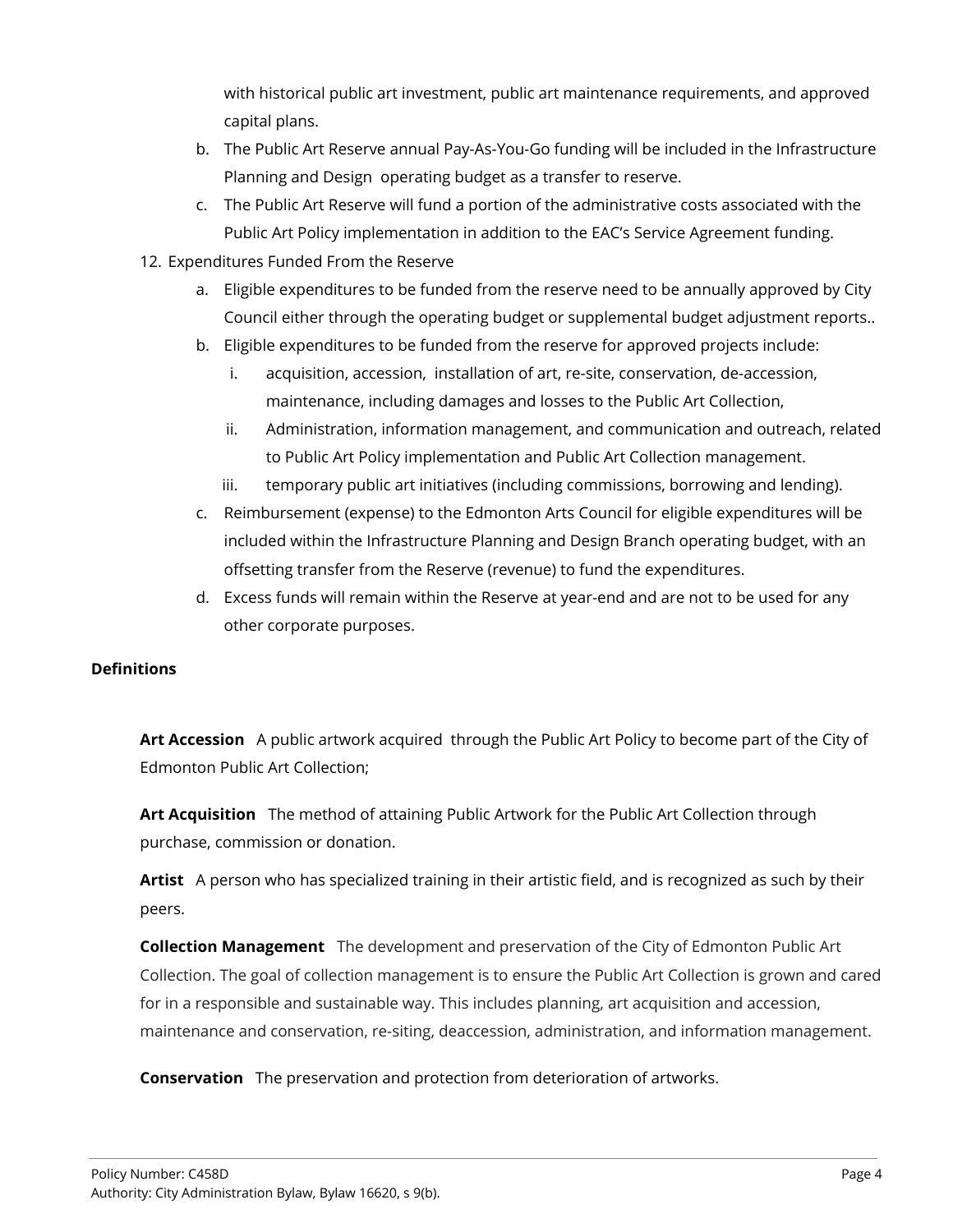**De-accession** The formal removal of an artwork from the Public Art Collection.

**Lifecycle Management** Refers to the responsibility to care for and artwork over its lifespan ranging from artistic planning, acquisition and accession, and installation to maintenance, conservation, re-siting, replacement or deaccession.

**Maintenance** The routine work of keeping a public artwork in good condition.

**Municipal Capital Project** New construction or redevelopment of infrastructure or land owned by the City, that is fully or partially funded through a Council-approved capital budget, as well as infrastructure owned by the City but built or operated by third parties, including the public private partnerships. For the purpose of the Public Art Policy, rehabilitation projects, as defined in the Infrastructure Asset Management Policy C598, are excluded from this definition.

**Pay-As-You-Go Funding** Funding source primarily provided from annual investment / dividend income, with some portion of the funds received through property taxes. Investment volatility can greatly impact the total amount of PAYG funding available in a given year.

**PDDM** Project Development and Delivery Model (PDDM), as defined in City Policy C591 Capital Project Governance, was adopted by the City to ensure a phased approach is used for all capital projects. It involves formal checkpoint reviews of the project as it progresses through the strategy, concept, design, build and operate value chain.

**Public Art Collection** A collection of Public Artworks owned by the City of Edmonton that have gone through an acquisition process administered by the Edmonton Arts Council under the Public Art Policy.

**Public Art (Public Artwork)** Art that is created for the public realm and accessible to the general public. While it is recognized that architecture, interior design, and landscaping are artistic in nature and have artistic components that may be integrated into a building project, this policy defines Public Art as a distinct process and product created by an Artist.

**Public Art Program** The processes related to the implementation of the Public Art Policy and Procedure aimed at long-term sustainable growth and management of public art in Edmonton. The program scope includes art planning and collection management including art accession, conservation and maintenance, re-siting or deaccession, administration, information management, and communication and outreach for the program and collection.

**Re-site** The procedure of removing a public artwork from its current site to a new site location.

**Temporary Public Art Initiatives** Art that is time-based, durational, experiential, experimental, and